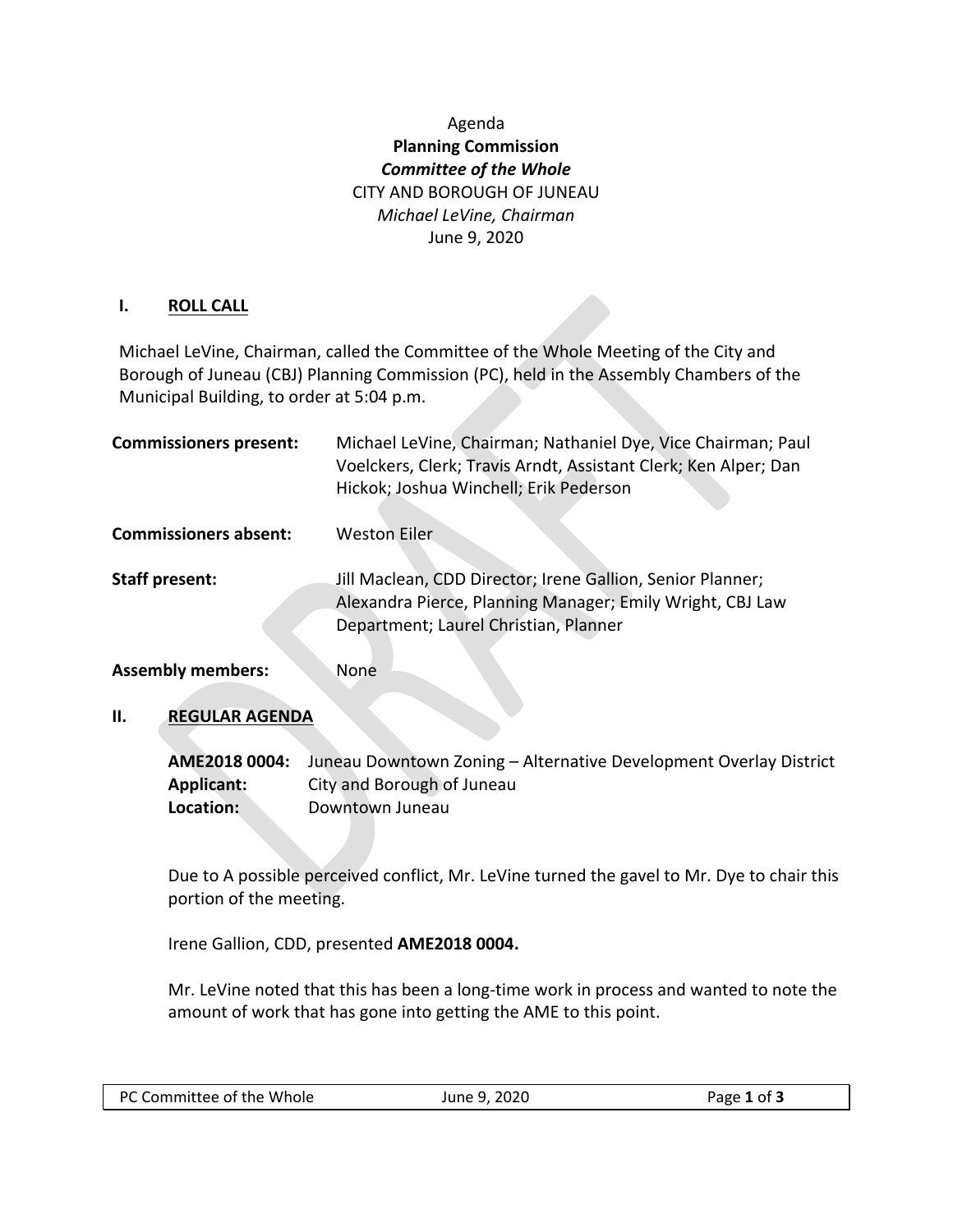During the explanation of minimum lot size and percentage of conformity, Ms. Maclean explained if a property is nonconforming, it is more challenging for the property owner to obtain a mortgage loan. By making more properties conforming they think this should help homeowners.

Mr. Voelckers asked does the ADOD zoning supplant other zoning districts? Will this truly make the property conforming or will it just make their nonconformity allowed? Ms. Maclean said depending on how the ADOD is decided it could make them conforming. Later in the meeting, Ms. Wright clarified that this would make them 'more conforming' but they would not be conforming.

Mr. Voelckers had questions regarding subdividing in hazard areas. While they cannot subdivide, would they be allowed to add a kitchen or bedroom? Ms. Maclean answered yes and that is what is allowed today.

Mr. Voelckers asked what is the standard lot size in the Flats? Staff answered it is about 3,600 square feet. Mr. Voelckers asked why the Title 49 committee settled on a 3,000 square foot lot size when there was so much negative public testimony saying that was too small size. Mr. Dye explained the factors the committee considered and how they reached that decision saying that while there were concerns, there were mitigating factors as well.

Mr. Arndt explained that once the properties in hazard areas were removed from eligibility, only a handful of properties were left with subdivision potential. Mr. Winchell added the residential properties impacted by ability to subdivide was small and the intent is more to allow owners to use their land. Ms. Pierce explained that their goal was conformity and not so much subdividability. Mr. LeVine reminded the commission that the ADOD is an option for property owners to opt in to be compliant and it is not a requirement.

During discussion of setbacks, Mr. LeVine asked if a dwelling was built to the lot line with zero setback, and they wanted to add to it, could they build on the zero setback or would they have to observe the three-foot requirement. Staff answered, the property was already nonconforming and would not be allowed to add to the nonconformity. They would need to observe the three-foot setback for the addition.

Mr. Voelckers said he appreciates the flexibility the ADOD allows but has concerns with the setbacks as small as three feet and asked how staff came to find three feet acceptable and had concerns regarding the reduced setback requirements for the smaller sized lots. He also found the 50% limitation on lot coverage to be too stringent. He expressed surprise at the proposed reduction in setbacks to the very small lots and suggested the same percentage reduction be applied to the coverage requirement.

| PC Committee of the Whole | June 9, 2020 | Page 2 of 3 |
|---------------------------|--------------|-------------|
|---------------------------|--------------|-------------|